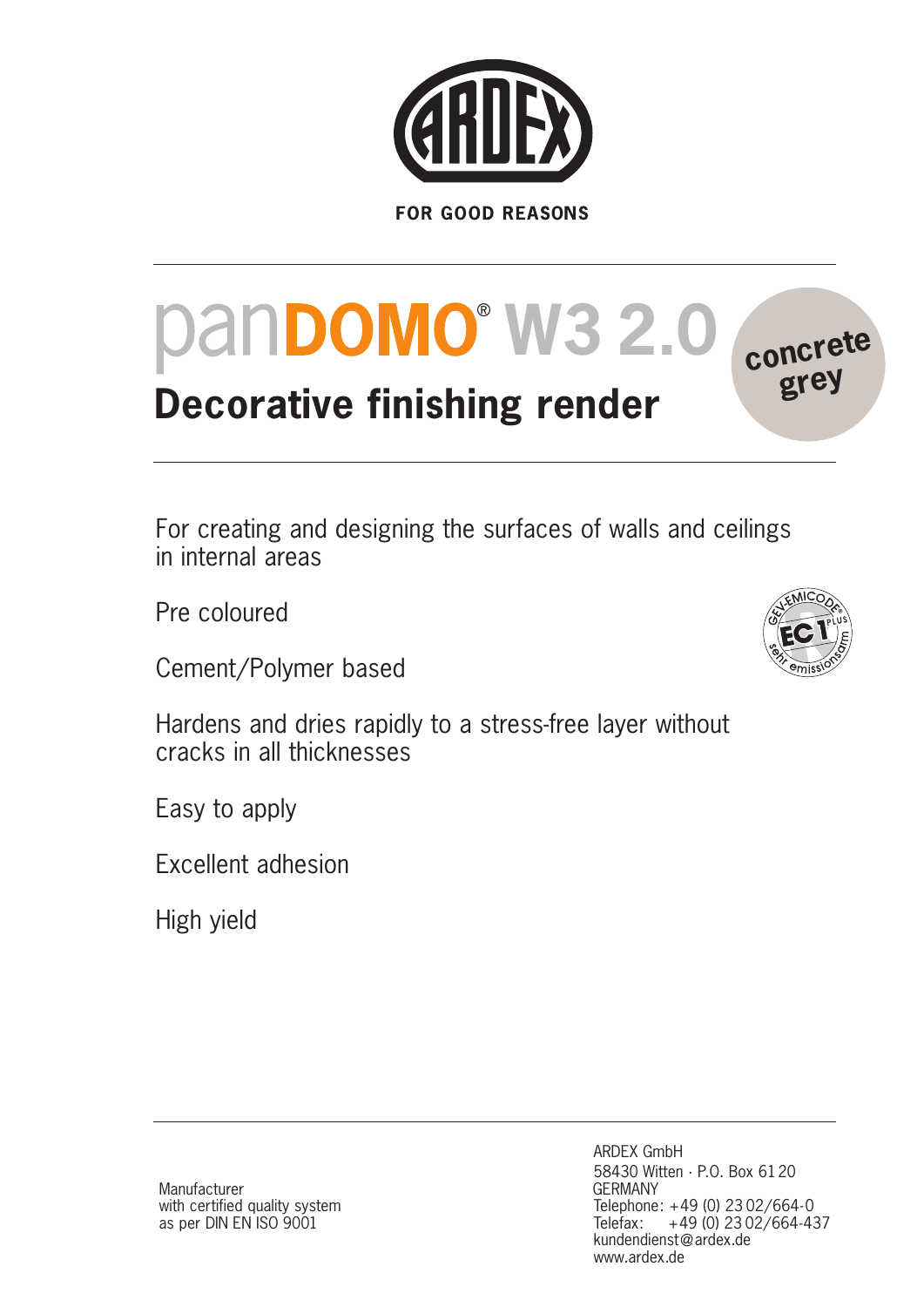## **PanDOMO<sup>®</sup> W3 2.0 concrete**



### **Decorative finishing render**

#### **Use:**

Installation of illustrative finishes characterised by a creative design, such as surfaces in exhibition rooms, foyers, public buildings, sales premises and in private residences.

#### **Description:**

Grey powder made of special cement, flexible polymer additives and selected fillers.

The powder is mixed with water to give a supple mortar which can be applied as a finishing compound in both thin and thick layers and is workable approx. 30 minutes.

The hardened render is inert, virtually tension free and vapour permeable.

#### **Substrate preparation:**

Suitable substrates

- concrete
- cement and lime plaster
- gypsum plaster and gypsum wall boards
- masonry
- gypsum plasterboards
- gypsum fibre boards
- tiles and stone slabs
- colourfast dispersion coatings
- old latex paints
- acrylic paints
- enamel coatings
- alkyd resin coatings
- glass fibre hangings, painted

Must be dry, solid, stable as well as free of dust, dirt and other barrier materials.

Remove old, weakly adhered residues or coatings, loose plaster/render and wall papers.

Acrylic enamel coatings, alkyd resin coatings as well as tiles and stone slabs have to be pre-filled with a thin layer of PANDOMO® W3 2.0 concrete grey.

For masonry and all surfaces with mixed backgrounds, apply a coat of PANDOMO® Primer, diluted 1: 2 with water or ARDEX P 4 multipurpose primer undiluted, to avoid colour tone differences.

#### **Application:**

Potable water is put into a clean mixing container and whilst stirring vigorously powder is mixed in to give a supple, lump-free mortar.

**grey**

Approximately 2.5 l of water are needed to mix 5 kg of PANDOMO® W3 2.0 concrete gray powder.

After a maturing period of 1– 3 minutes and repeated stirring, the mortar can be applied at temperatures between 18–20°C within approx. 30 minutes.

Small holes and minor, stable cracks can be filled using Pandomo® W3 2.0 concrete gray. When preparing twodimensional areas with finishing render, the first preparation layer should be tinted to adapt to the required colour tone. up to a nominal layer thickness of 2 mm.

When trowelling the surface to produce decorative effects the minimum thickness should be 1mm.

#### **PANDOMO® Wall 2.0 – Designing smooth wall and ceiling surfaces:**

The follow-up treatment can start approx. 60 minutes after render application; at temperatures between 18 and 20°C. Time can vary depending on the temperatures on site. Use a moist sponge to dampen the surface, and venetian smoothing blade to finish the surface.

Having allowed the render to dry (about 5 hours), the surface must be polished with a suitable eccentric grinder (e.g. Rotex from Festo) using a grinding disc with an abrasive grain size of 120. As an alternative grinding pads of messrs. Mirka 180 grid Abranet and 4000 grid Abralon can be used. We recommend to carry out a simple impregnation (bringing about a colour intensification) using PANDOMO® SL stone oil – see technical leaflet.

#### **PANDOMO® Wall-Unique – Designing structured wall and ceiling surfaces:**

PANDOMO® W3 2.0 concrete grey can be designed using normal structuring tools within the processing time (30 minutes).

After a suitable drying period the surface is also polished and impregnated with PANDOMO® SL Stone oil.